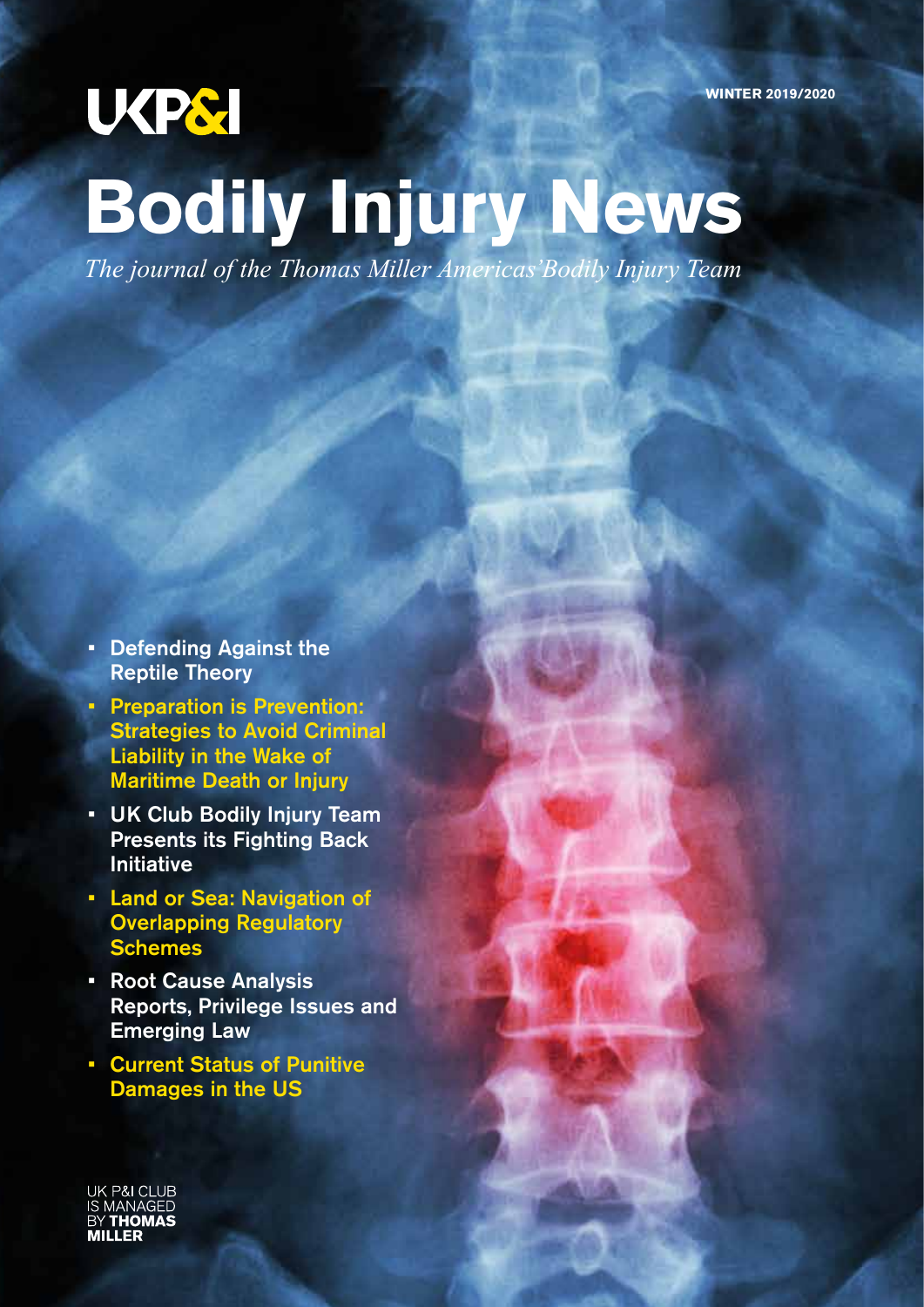## EDITORIAL CLUB INITIATIVES

## **UK Club Bodily Injury Team Presents its Fighting Back Initiative**

At this year's Thomas Miller Bodily Injury Seminar in New Jersey, the UK Club Bodily Injury ("BI") Team shared its "Fighting Back" initiative with Members. Matt Johnston explains the key takeaways from the presentation.

The BI Team emphasized its depth of experience and its uniqueness among P&I Clubs. Notably, the BI Team consists of eight attorneys located in New Jersey, San Francisco & London and boasts over 90 years of collective experience in handling bodily injury matters. The BI Team also highlighted how it functions as a collaborative group. The Team holds bi-monthly meetings to review and strategize about cases, particularly cases with high dollar values or complex issues, and to analyze trends in the maritime industry. Moreover, any case going to trial or arbitration must also go through the Team's request for trial authority process which involves gathering input from all of the team members before proceeding to trial or arbitration.

plaintiffs if there is proof of fraudulent misconduct. In discovery, the Team is using surveillance, when possible and will videotape plaintiff's deposition. When trial appears imminent, the Team will conduct mock trials, jury focus exercises or online jury research. The Team also stressed the importance of having appropriate trial attorneys with courtroom experience, and even having appellate counsel involved in the case.  $\blacksquare$ 

The reasons for the BI Team's Fighting Back initiative are clear. The UK Club is seeing more bodily injury cases

being filed with higher demands and increasing settlement values. Over the last few years, there have been several successful plaintiff's firms getting involved in big maritime cases all over the United States. In fact, the plaintiff's bar as a whole is very well organized. The Team is aware of seminars and information sharing exclusively for plaintiff's lawyers on such topics as the Reptile Theory, a topic that Jerry Hamilton discussed in his presentation at the Seminar. The plaintiff's firms will also routinely mock try their cases before going to trial.

This changing litigation landscape means that the BI Team must be focused on pushing back against these trends. At the pre-trial phase, the Team is looking to identify cases that can be settled very early on. The Team will also take an offensive position and file counter claims against



The Thomas Miller Bodily Injury Team consists of:

Dee O'Leary (NJ); Julia Moore (NJ); Damon Hartley (NJ); Taylor Coley (NJ); Jennifer Porter (SF); Matthew Johnston (SF); John Turner (Lon); Robert Shababb (NJ-TT cases).



## **"Fighting Back"**

Welcome to the winter edition of the Bodily Injury News.



Our 15th BI Seminar (held the day after our charity golf outing in aid of the Breast Cancer Research Foundation which raised \$250k ) was very well attended by a cross section of the Club membership and covered a variety of topical issues.

I would like to concentrate on the title of this piece – Fighting Back. We have decided to strengthen our ability to deal with these challenging US cases by adopting a number of changes in how we approach cases in litigation.

- a) For any case going to trial, we will now conduct a Jury focus or Mock Trial exercise. These can be expensive but are invaluable in focusing on key issues.
- b) Witness Preparation this is a crucial area where expert assistance will ensure witnesses are properly prepared for depositions or for testimony at trial.
- c) We will only use proven and experienced Trial Attorneys to try BI cases. This is a new initiative which recognizes that very few cases actually make it to trial and many of our established preferred maritime attorneys (particularly those outside Florida) have little trial experience. Henceforth any case going to trial will be led by an experienced Trial attorney. We are currently collecting a country wide database of Trial attorneys to be used.
- d) We will not tolerate fraudulent claims activity and wherever possible will counterclaim back against any individual or their representative who brings a fraudulent claim.

We have one action pending now on the west coast where surveillance has clearly indicated that the alleged injury is non-existent. We have adopted a zero tolerance policy on fraudulent claims and are investigating both civil and criminal remedies against any perpetrators.

On a brighter note Matthew Johnston, an attorney, joined our SF office in May and has joined our Bodily Injury Team.

In addition Leanne O'Loughlin joined TMA on November 4th as Regional Director P&I Americas. Leanne is an Irish, English and NY qualified lawyer and spent the previous ten years with another P&I Club, the last seven of which have been in New York. Leanne will be taking over my P&I responsibilities for the delivery of our claims and advisory services for UK Club members in the Americas region, when I retire at the end of February 2020 after 40 years with the UK Club (13 in London, 27 in USA).

I would like to extend my thanks and gratitude to all those companies and individuals who participated in the Thomas Miller Americas annual Play for Pink golf day. In the last four years we have raised \$750k for the Breast Cancer Research Foundation.

Photos from this year's event can be found on www.tmacharitygolf.com.

We welcome feedback on the topics we cover in our newsletter and invite you to suggest future topics for both the newsletter and for our Annual Bodily Injury Seminar, please email dolores.o'leary@thomasmiller.com.

### Mike Jarrett

President & CEO, Thomas Miller (Americas) Inc.



Bodily Injury News is the bi-annual newsletter of the Thomas Miller Americas' Bodily Injury Team.

The topics it addresses are highly relevant to all our Members worldwide given more than half of the Club's personal injury claims over \$100,000 are brought in the American courts.

We welcome your feedback on the topics we cover as well as suggestions on subjects to address in future issues. Please send your comments to any of the Bodily Injury Team.

The information in this newsletter is not legal advice and should not be relied upon as such.

## **CONTENTS**

| <b>UK Club Bodily Injury Team</b><br>Presents its Fighting Back Initiative 3                                  |           |
|---------------------------------------------------------------------------------------------------------------|-----------|
| Land or Sea: Navigtion of<br><b>Overlapping Regulatory Schemes</b>                                            | $4 - 5$   |
| <b>Root Cause Analysis Reports:</b><br>Privilege Issues and                                                   |           |
| <b>Emerging Law</b>                                                                                           | $6 - 7$   |
| Defending Against the<br><b>Reptile Theory</b>                                                                | 8-9       |
| <b>Preparation is Prevention:</b><br><b>Strategies to Avoid Criminal</b><br>Liability in the Wake of Maritime |           |
| Death or injury                                                                                               | $10 - 13$ |
| <b>Current Status of Punitive</b><br>Damages in the US                                                        | $14 - 15$ |
| <b>TMA Bodily Injury Team</b>                                                                                 | 16        |
| <b>BODILY INJURY NEWS</b>                                                                                     |           |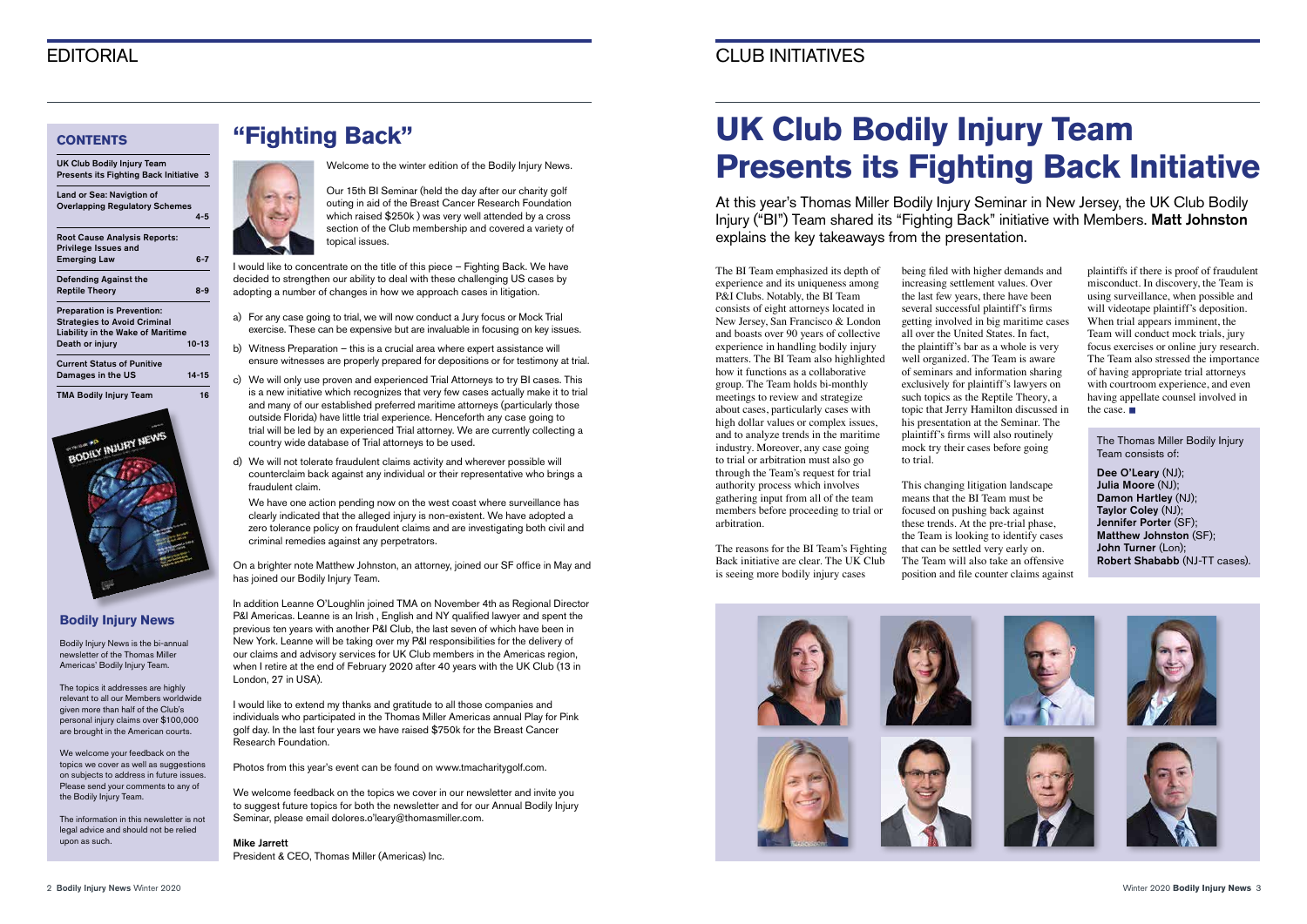## LAND-BASED REGULATIONS LAND-BASED REGULATIONS

### **OSHA or Coast Guard: Is the Ship Inspected?**

Both the United States Coast Guard and the US Occupational Safety and Health Administration (OSHA) prescribe and enforce standards and regulations affecting the occupational safety and health of seamen aboard ships. Therefore, determining which US regulatory scheme applies to a ship—whether OSHA or Coast Guard—is not a clear cut proposition. The key distinction with respect to which regulatory scheme applies is whether the ship is "inspected" or "uninspected". An "inspected" is one inspected by the Coast Guard and that has been issued a Certificate

of Inspection. This may apply to passenger, cargo, and tank ships. If the ship is considered to be an inspected ship, it is subject to regulations from the Coast Guard. While OSHA has a general statutory authority to assure safe and healthful working conditions for working men and women in the US, it is precluded from regulating working conditions addressed by another agency's regulations.

According to a Memorandum of Understanding between OSHA and the Coast Guard, the Coast Guard is the dominant federal agency with the statutory authority to prescribe and enforce regulations affecting the occupational safety and health

of seamen aboard inspected ships. OSHA may exercise authority over the working conditions of employees other than seaman exposed to hazards while working on inspected ships. This includes longshoring operations, shipbuilding, ship repair, shipbreaking operations or construction workers. OSHA may also cite employers for working conditions on uninspected ships when such violations are not specifically addressed by a Coast Guard regulation. The Coast Guard does retain authority over some hazards on uninspected ships. These include lifesaving equipment, fire extinguishers, backfire flame control, and ventilation.

## **Land or Sea: Navigation of Overlapping Regulatory Schemes**

Dan Fitzgerald of Freehill, Hogan & Mahar in New York presented an interesting presentation titled Where Land Meets Sea: The Application of Land-Based Regulatory Schemes to Ships. Damon Hartley provides a summary of the issues.

#### **Seaman's Protection Act**

must furnish auxiliary aids/services so that a disabled person has an equal opportunity to participate and must provide effective communication with passengers who have vision and/or hearing impairments. The regulations also state that a passenger ship operator must not discriminate against a disabled person, must not require a disabled person to accept unrequested special services and cannot exclude a disabled person from the benefit of any transportation/service available to others.  $\blacksquare$ 

Another way that OSHA governs employment activity on board ships is through the US Seaman's Protection Act (SPA). The SPA is a whistleblower provision which prohibits employers and other persons from retaliating against seamen for engaging in "protected activities" pertaining to marine safety compliance. One of the primary goals of the SPA is to facilitate the Coast Guard's enforcement of marine safety laws and regulations. The SPA applies to US flagged ships or any ship owned by a citizen of the US. The factors for determining citizenship are the location of the principal place of business, the base of operations and the citizenship of controlling shareholders.

Some of the acts which are protected by the SPA are providing information relating to a violation of maritime safety to the Coast Guard or other federal agency, testifying in a proceeding to enforce a maritime safety law, refusing to perform duties under apprehension of serious injury if the seaman has requested a correction of the dangerous condition and cooperating with a safety investigation by the Coast Guard or National Transportation Safety Board. Seamen can file a complaint with OSHA if

they are subjected to a retaliatory action due to making a whistleblower complaint. Such actions may include firing, demoting, disciplining and refusing to rehire seamen. Allowable remedies which can be awarded to a whistleblowing seaman are back pay, job reinstatement, compensatory damages, attorney fees and punitive damages up to \$250,000.

## **Application of the Americans with Disabilities Act to Passenger Ships**

The Americans with Disabilities Act (ADA) prohibits discrimination "on the basis of disability in the full and equal enjoyment of the goods, services, facilities, privileges, advantages, or accommodations of any place of public accommodation." In the landmark decision Spector v. Norwegian Cruise Lines, the United States Supreme Court held that the ADA applies to foreign-flag cruise ships in US waters. Following the Spector decision, the US Department of Transportation issued regulations to ensure nondiscrimination on the basis of disability by passenger ship operators. Under these regulations, a passenger ship must make reasonable modifications to avoid discrimination on the basis of disability unless modifications would fundamentally alter the nature of the service offered,

Dan Fitzgerald is a Partner with Freehill Hogan & Mahar LLP in New York. He is a graduate of SUNY Maritime College where he obtained his Unlimited Tonnage Deck Officer's License. Dan then served with the U.S. Coast Guard for over 20 years, regularly performing marine casualty investigations and ship inspections. He continues to serve as a Captain and is currently serving at US Coast Guard Headquarters in Washington, D.C. as the Senior Reserve Attorney (RJAG) for the entire Coast Guard. Dan regularly advises his ship interest clients in various nationwide and foreign jurisdictions on personal injury, wrongful death, oil spills, casualties, and criminal/ administrative investigations.

| Type of Ship or<br><b>Structure</b> | <b>U.S. Inland Waters</b>                      | <b>State Territorial Seas</b>                                       | <b>Outer Continental Shelf</b>                                                      |
|-------------------------------------|------------------------------------------------|---------------------------------------------------------------------|-------------------------------------------------------------------------------------|
| <b>Inspected Ship</b>               | <b>USCG</b> for Seamen                         | <b>USCG</b> for Seamen                                              | <b>USCG</b> for Seamen                                                              |
|                                     | <b>OSHA</b> for Employees<br>other than Seamen | <b>OSHA</b> for Employees<br>other than Seamen                      | OSHA (no coverage)                                                                  |
| <b>Uninspected Ship</b>             | <b>USCG</b> for Equipment<br>and Safety Checks | <b>USCG</b> for Equipment<br>and Safety Checks                      | <b>USCG</b> for Equipment<br>and Safety Checks                                      |
|                                     | OSHA for Employees,<br>including Seamen        | OSHA for Employees,<br>including Seamen                             | OSHA (no coverage)                                                                  |
| <b>Facility or Structure</b>        | USCG (no coverage)                             | USCG (no coverage)                                                  | <b>USCG and Mineral</b><br><b>Management Service</b>                                |
|                                     | OSHA provides exclusive<br>coverage            | OSHA provides exclusive<br>coverage up to territorial<br>seas limit | OSHA for safety<br>and health hazards<br>not covered by other<br>agency regulations |

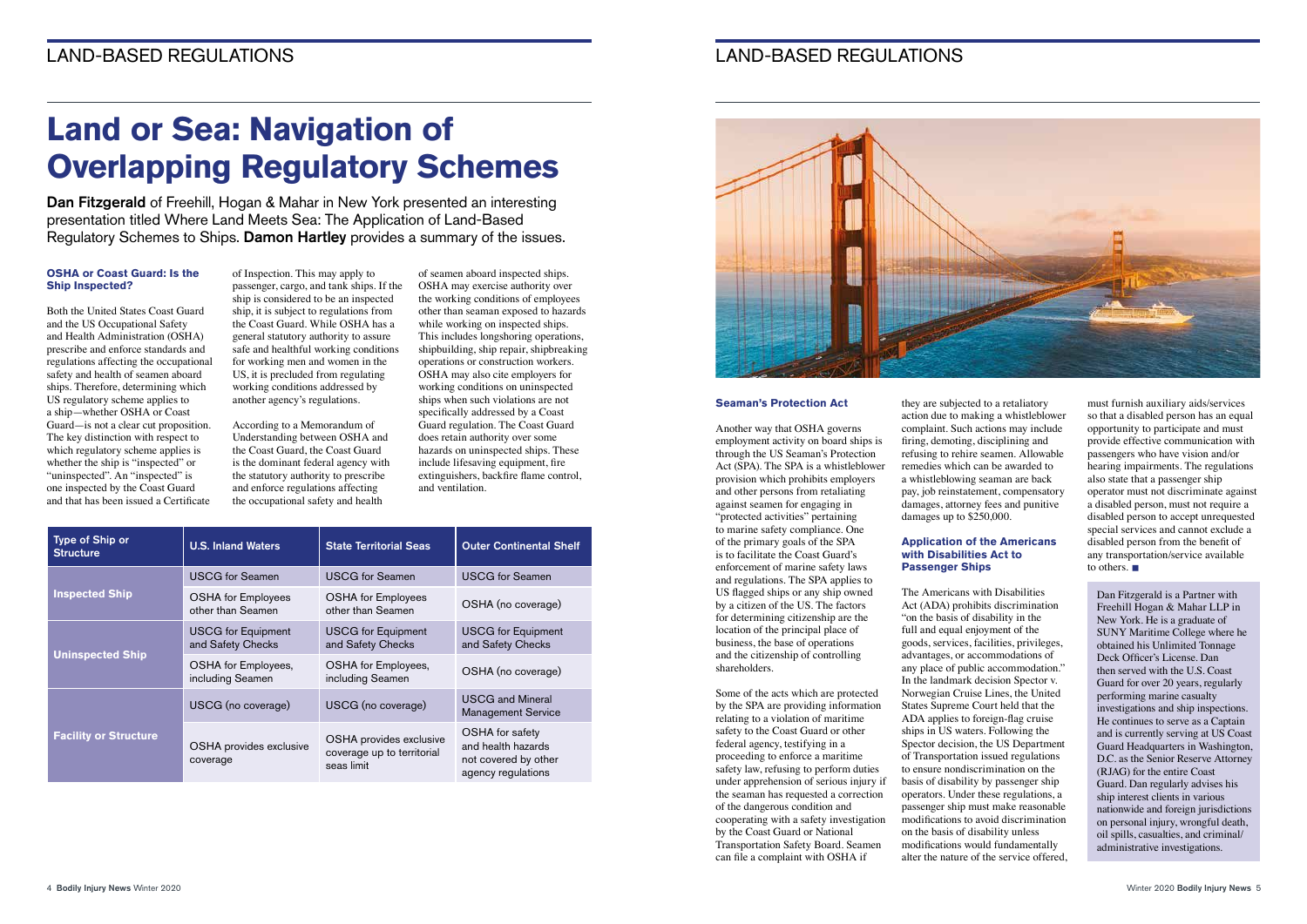## INCIDENT INVESTIGATIONS INCIDENT INVESTIGATIONS

Specifically, Liam addressed the "Self-Critical Analysis Privilege" in the context of his recent litigation *In re Block Island Fishing, Inc.* 323 F.Supp 3d 158 (D. Mass. 2018). In that case, a small lobster fishing boat, the HEDY BRENNA, collided with an LNG carrier, the BW GDF SUEZ BOSTON ("GDF SUEZ") in a ship traffic separation scheme off the coast of Massachusetts. The GDF SUEZ sustained a disproportionate amount of damage in relation to the fishing ship, and predictably the fishing ship filed a limitation action in the United States District Court for the District of Massachusetts.

After the collision, the GDF SUEZ returned to Boston for temporary repairs and a Superintendent from the ship-owning-company immediately came to the ship and began their internal investigation, pursuant to their company's Safety Management System ("SMS"). When the owners of the GDF SUEZ entered the limitation action to claim against the fishing ship, counsel for the fishing ship tried to force the GDF SUEZ's owners to disclose their Root Cause Analysis Report. Liam, acting for owners, moved for a protective order to prevent, or at least mitigate, disclosure under the Self-Critical Analysis Privilege.

The Self-Critical Analysis Privilege is a qualified privilege that aims to protect certain self-critical, evaluative analysis from discovery. Precedent from the District for the District of Columbia has described the privilege's intent as "to protect the opinions and recommendations of corporate employees engaged in the process of critical self-evaluation of the company's policies for the purpose of improving health and safety." See *Felder v. Wash. Metro. Area Transit Auth.*, 153 F. Supp. 3d 221, 224–25 (D.D.C. 2015) (emphasis added).

Courts in Massachusetts use a fourpart test to determine when and where to apply the privilege. (1) The materials protected have generally been those prepared for mandatory governmental reports; (2) only subjective, evaluative materials have

been protected; (3) objective data in those same reports have not been protected; and (4) in sensitivity to plaintiffs' need for such materials, courts have denied discovery only where the policy favoring exclusion has clearly outweighed plaintiffs' need.

> Liam ended his presentation with a healthy dose of reality. Though the General Maritime Law of the U.S. recognizes the Self-Critical Analysis Privilege, it is not uniformly enforced or recognized. Nevertheless, defense counsel around the country have been working to present the matter to courts and secure precedentially positive results aimed at turning the tides.

Liam, as counsel for GDF SUEZ, argued that Part 1 applied here because the internal investigation was conducted in accordance with the Company's obligations under an international treaty. He noted that the GDF SUEZ was Norwegian-flagged and Norway has adopted SOLAS. Further, SOLAS makes the ISM Code mandatory. The ISM Code requires companies to have safety management systems (SMS) that comply with the Code's requirements. Therefore, he argued, any internal investigation report, prepared in accordance with the Company's SMS, was actually a mandatory governmental report, entitling its contents to privileged protection.

Regarding Parts 2 and 3, Liam argued that the Company only sought protection for subjective content, and did not object to disclosure of objective data and facts by pointing out that VDR data had already been shared with opposing counsel and that the limitation action Plaintiff (aka the owners of the HEDY BRENNA) had been able to depose relevant crewmembers of the GDF SUEZ to obtain objective facts.

### Goal: Prevent Problems from **Occurring**

Finally, Part 4 elicited a public policy argument that was bolstered by other areas of law. For example, there is already extensive analogous precedent concerning withholding evidence of subsequent remedial measures from trial so as to not discourage companies from taking steps in furtherance of added safety. Essentially, courts are reluctant to allow a company's efforts to investigate an incident, and prevent it from reoccurring, to be held against them lest companies decide that investing in safety is not worth the possible future legal risk. Thus, the general public has a strong interest in preserving the free flow of self-critical analysis.

Ultimately, the Court in *In Re Block Island Fishing* allowed the GDF SUEZ to redact its root cause analysis report under the Self-Critical Analysis Privilege, but added a fifth part to the privilege's test: the document at issue "must have been prepared with the expectation that it would be kept confidential." Liam explained that his client in this matter was contractually required to produce their root cause analysis report to several partiescharterers and "Oil Majors". However, he was able to argue that because the report was only submitted to those parties who shared contractual privity with GDF SUEZ's owner, and only because of an obligation to do so, that the report remained "confidential".

Liam O'Connell is a Partner with the law firm of Farrell Smith O'Connell LLP, serving all New England ports. His practice includes marine insurance defense, criminal defense, regulatory compliance, oil pollution and environmental law.

Liam graduated from Massachusetts Maritime Academy with a BS in Marine Transportation and a 3rd Mates Unlimited USMM License. He served as a Commissioned Officer in the USCG, with various assignments. Notably, he served as a Marine Inspector in Houston, TX and as Officer in Charge of a US Navy small boat anti-terrorism detachment at US Submarine Base New London, CT.

After an onboard incident, most shipowners perform a reactive root cause analysis, which is then internally used as a tool to help discover the why's and how's – and prevent them from happening again. Typically, shipowners must balance the desire to be deeply self-critical to effectively ensure change, with the need to protect their interests from inevitable litigation. Liam spoke to Members at the Bodily Injury Seminar about ways to ensure root cause analysis reports proactively, rather than reactively, seek to address issues, and about a recent litigation victory involving protection of a root cause analysis report from litigation disclosure.

*Tip: A more deliberate, thorough and proactive management approach will help ensure root cause analysis reports prevent future problems by finding the true cause of an incident.* 

## Proactive Management Reactive Management

## **Root Cause Analysis Reports: Privilege Issues and Emerging Law**

Liam O'Connell, of Farrell Smith O'Connell LLP, presented on Root Cause Analysis Reports, Privilege Issues and Emerging Law. Taylor Coley highlights some of Liam's recommendations.



## • Speed is not as important as accuracy and precision of diagnosis

• Focus is on addressing the real cause of the problem, rather than its effects

Goal: React Quickly in Crisis Only • Treating the symptoms of the

problem

• Focus is on alleviating the effects of the problem as soon as possible

### Four steps involved in Root Cause Analysis:

Root Cause Analysis Report Suggestion: Stick to the Facts to Avoid Unforeseen Legal Issues!

- Identify and describe clearly the problem.
- Establish a timeline from the normal situation up to the time the problem occurred.
- Distinguish between the root cause and other causal factors
- (e.g., using event correlation). • Establish a causal graph between
- the root cause and the problem.
	- comments about oncoming ." • "The manhole cover flipped open when stepped on."

Unnecessary Opinions

• "Watchstander was talking about his girlfriend when he should have

been keeping watch!"

• "The manhole cover flipped open because we didn't want to spend

\$60 for a hinge."

Facts Only

• "The VDR did not capture any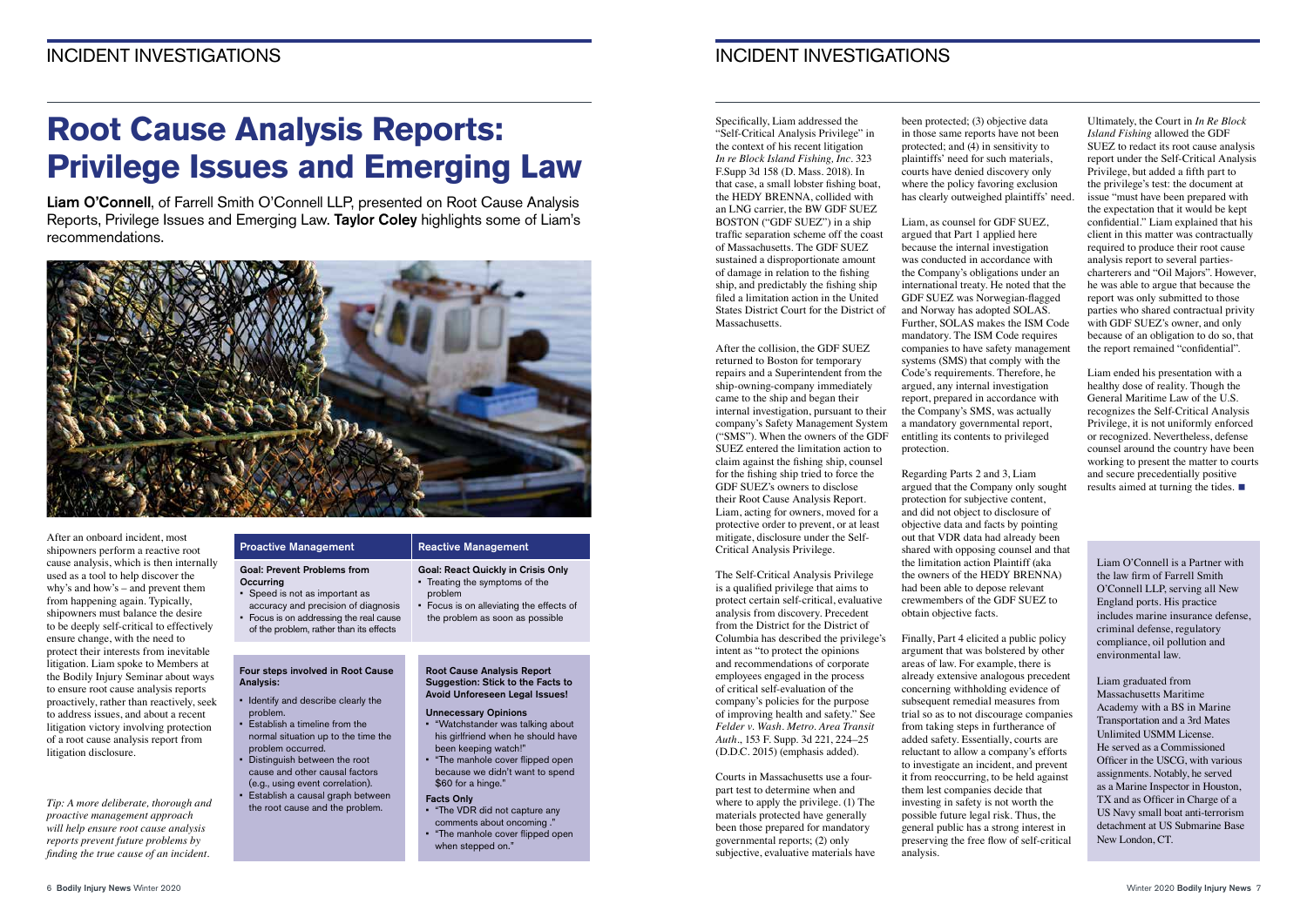## LITIGATION STRATEGY LITIGATION STRATEGY



- **Q.** You would agree that safety must be the company's top priority?
- **Q.** Because safety is your company's top priority, employees who are being unsafe cannot be tolerated?
- **Q.** If you are unsafe and someone is hurt, then the company is to blame?

The questions threaten the witness's sense of integrity and the witness does not want to be viewed as hypocritical, so the witness either:

Admits (flight response) OR Tries to wiggle out (flight response)

Unfortunately, neither of these responses work and only feed the beast that is the reptile!

Jerry reported that the Reptile Theory is most effective in the defendant's 30 (b) (6) deposition or the deposition of the defendant's fact witness.

Jerry Hamilton provided some helpful information so that we are able to fight back and prepare our witnesses for this tactic.

Jerry recommends that you:

Jerry also mentioned that defense counsel should consider making motions in limine, planning voir dire. Jerry cautioned that you should not try to rebut each of the plaintiff's reptile allegations, just focus on a few important areas. The important thing is to prepare your witnesses in advance so when you see it coming, you can stop it from happening.  $\blacksquare$ 

- 1. Explain the Reptile Theory to your defense witnesses.
- 2. Explain the motivation behind the questions, essentially the "trap."
- 3. Show the witness how to protect themselves against the safety rule questions by rejecting the made up safely rules.

The most important thing to do was to qualify the answer to the reptilian questions and be able to explain why. Below are two examples Jerry provided to show how to respond to the question without falling into the reptile trap.

**Q.** Do you agree that if a manufacturer makes a product that is defective and someone is injured because of that defect, then the manufacturer



is responsible for the injuries/losses caused?

**A.** It really depends on the facts and circumstances of the event, including whether the injured person was using the product appropriately.

And another example:

- **Q.** Do you agree that a manufacturer assumes the responsibility for the safety of consumers using its products?
- **A.** It depends on the circumstances,

but it is also fair to generalize that consumers have responsibility for how and when they use products.

Jerry Hamilton of Hamilton, Miller & Birthisel in Miami explained the "Reptile Theory" and how to combat it. Dee O'Leary summarizes Jerry's talking points.

The Reptile Theory is a litigation strategy developed by two plaintiffs' attorneys, David Ball and Don Keenan.

These two lawyers have transformed the way that testimony is solicited from key witnesses both in deposition and during trial. The lawyers hold seminars and have written several books espousing their theory, which capitalizes on the "reptilian or primitive brain" and attempts to trigger the flight or fight response. Essentially, the trick is to get the juror to think not just about the facts of the individual case, but on the impact that the case could have on themselves and

the community. It is not about a single past event, but about preventing present and future risks. It is about what could happen to the jurors themselves.

The questions go something like this...

- **Q.** When there is a high rate of crime, a store manager must react to protect the patrons from needless harm and danger, correct?
- **Q.** You agree it is a responsibility?
- **Q.** If it's a responsibility, it's also a requirement, correct?
- **Q.** This requirement or rule is intended

to keep the public safe, correct?

- **Q.** So you would agree with the safety rule that the management must react to protect patrons from needless danger?
- The questions work in absolutes. They start with some very basic concepts regarding safety or danger that the witness agrees to without thinking about where the questions might be going. Next thing they know they are agreeing to statements about their very own company and what they did not do that they should have done. It often goes something like this:

## **Defending Against the Reptile Theory**

Jerry is a Board Certified Civil Trial Lawyer and is also Board Certified in Maritime Law. He has been nationally recognized as one of the Top Ten Defense Lawyers in the United States in addition to numerous other awards and accolades.

For the past 25 years, Jerry has dedicated his practice to defending his clients in complex litigation matters, such as being lead trial counsel in the sinking of the El Faro and being Florida Trial Counsel for BP in the Deepwater Horizon Claims.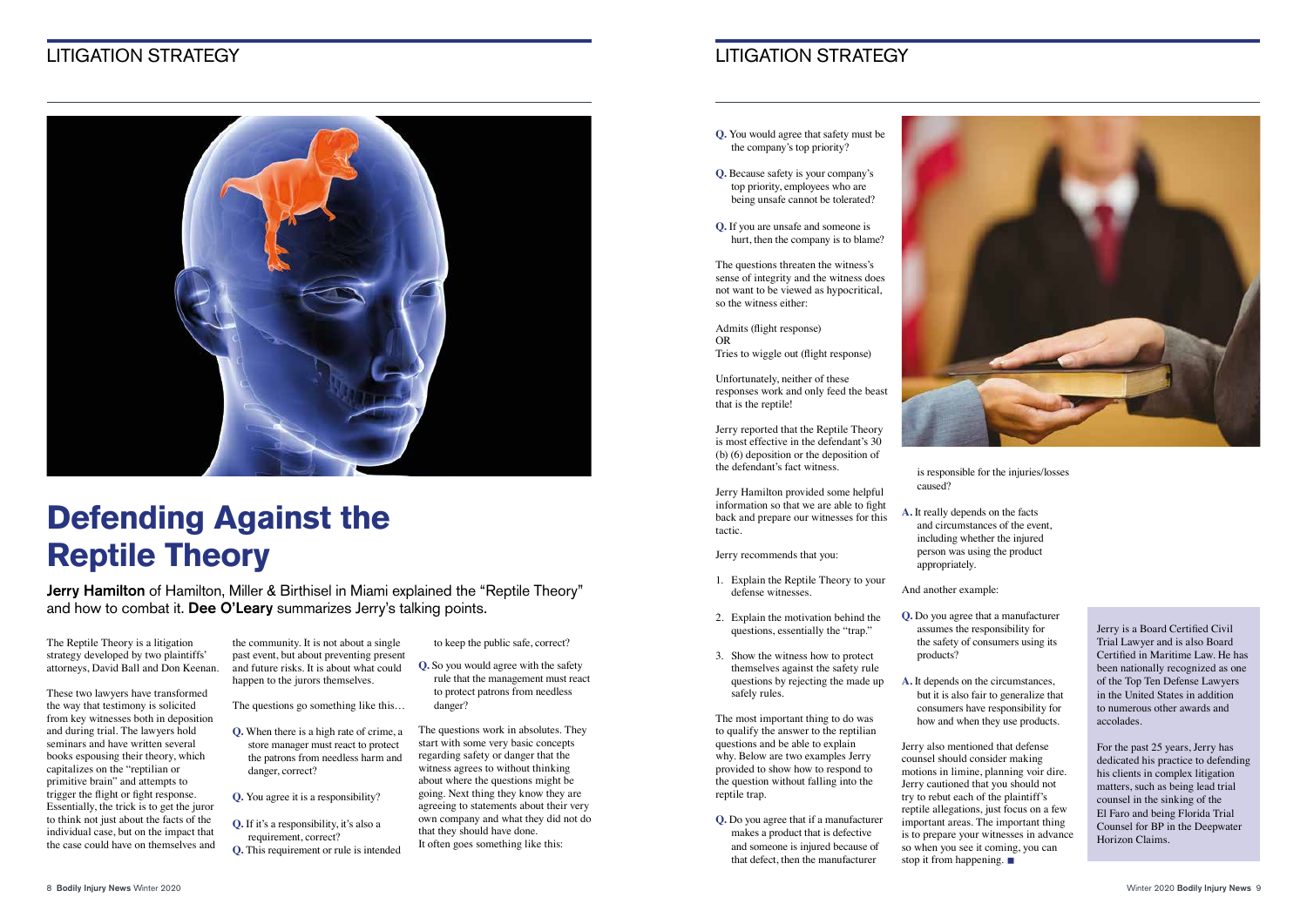## CRIMINAL LIABILITY CRIMINAL LIABILITY



The time to prepare your ship officers, crew and other company employees for an investigation by the US Coast Guard is not during the aftermath of an on-going casualty. In recent years, US law enforcement has demonstrated an increased willingness to file charges criminal liability. Given the potential under the Seaman's Manslaughter Statute, which makes a mariner or corporate employee *criminally* responsible for the death of a seafarer, even when the death was the result of simple negligence. The potential for criminal liability raises the stakes and makes the proper training of mariners and shoreside personnel a necessary part of ship operations. Despite this,

many SMS and Ship Response Plans do not address casualties involving bodily injury or death, nor are ship crew and others trained to deal with the US Coast Guard in a way that avoids or minimizes potential consequences, Gregory F. Linsin, Esq. of Blank Rome, LLP shared some strategies with our Members on casualty preparedness and interactions with investigators.

As a general principle, planning and training before an incident occurs are essential to a smooth casualty response and can protect against inadvertently

• Never alter or destroy records or other evidence.

creating additional risks. First, have an effective casualty management plan in place which clearly delineates procedures for shipboard and shoreside personnel, addresses a full range of contingencies, cross-references the ship response plan where there is overlap, contains a list of up-to-date contact details for key personnel and which has a procedure for identifying weaknesses or making improvements. Second, train personnel on the casualty management plan. Third, create a culture of compliance and assign a high-level employee responsibility for overseeing compliance.

• Personnel are not required to speak with investigators if they do not wish to do so and that they have the right to consult with counsel first.

## **Preparation is Prevention: Strategies to Avoid Criminal Liability in the Wake of Maritime Death or Injury**

• Never interfere with the investigation by encouraging someone else not to talk to an investigator or to lie to an investigator or to alter or destroy evidence.



Maritime criminal prosecutions for injuries and deaths are on the rise. Greg Linsin of Blank Rome LLP offered our Members some time-tested strategies to minimize that exposure when the worst happens. Julia Moore summarizes his recommendations.

To avoid potential criminal liability, advance training of personnel is critical. Greg Linsin recommends educating personnel on what they can expect when the US Coast Guard boards to investigate a death or injury and how to properly respond. Personnel should be made aware that US Coast Guard will take statements and gather evidence, including ship books, records and other evidence which can be made available to criminal investigators.

> While the interests of the vessel Owners are better protected by calling counsel and the Club immediately after an incident so that an attorney appointed for their interests can attend the vessel, assist with the response and investigation, interview or debrief the crew, collect and review records and coordinate communications, Members should still be mindful of the important role that crew and personnel play in protecting against unnecessary criminal charges.  $\blacksquare$



Personnel should be trained in advance on the following:

It is a felony to falsify or destroy a document or evidence and it subjects both the person and the Owners to prosecution for obstruction of justice. In addition, ship crew must also allow the investigators to remove official books, logs records etc. from the ship as part of the investigation.

Ensure that all personnel know that they are not required to provide a statement to a government investigator and that the person has the right to consult with counsel first. This is especially important when the crew are foreign nationals who may not be familiar with US laws and protections. Advise that a lawyer may (or may not) be provided to individual personnel. It is critically important that if a crewmember decides to speak to an investigator, the person must tell the truth.

• All statements to government investigators must be truthful.

Lying to a government investigator is a crime in itself (felony) and can lead to an obstruction of justice charge for which the employee and the company may be liable.

Again, causing another person to destroy evidence of lie to a government investigator can result in obstruction of justice charges.

This type of conduct can quickly turn an administrative or civil issue into a criminal matter. Both shipboard and shoreside personnel should also be made aware that hindering an investigation, hiding records, altering documents, or lying to investigators is not in the Owners' or Managers' best interests, and that it will not "help" the employer. Owners and Managers should make it clear that they do not want any employee to impede or interfere with an investigation. It is important for Owners and Managers to know that they can be deemed liable for the conduct of their employees.

Use of a Crew Member Advisory to confirm that crew, officers and personnel understand their rights and obligations is also a valuable tool that Members should consider.

Gregory F. Linsin is a partner with the law firm Blank Rome LLP. Mr. Linsin concentrates his practice on white collar defense, environmental criminal litigation, internal corporate investigations, casualty investigations, and compliance counseling, with a focus on the commercial maritime industry. Mr. Linsin represents corporations and individuals in regulatory investigations, grand jury investigations, and the defense of criminal prosecutions involving environmental and safety laws and regulations, government contracts, and related fraud statutes. Before joining Blank Rome, Mr. Linsin served for 25 years with the Department of Justice, including 17 years with the Environmental Crimes Section. He served as both Assistant Chief and Special Litigation Counsel with the Environmental Crimes Section where he managed and prosecuted complex environmental criminal cases, including the criminal prosecution of an oil major in connection with the grounding of the M/T EXXON VALDEZ, and a variety of cases involving intentional MARPOL violations.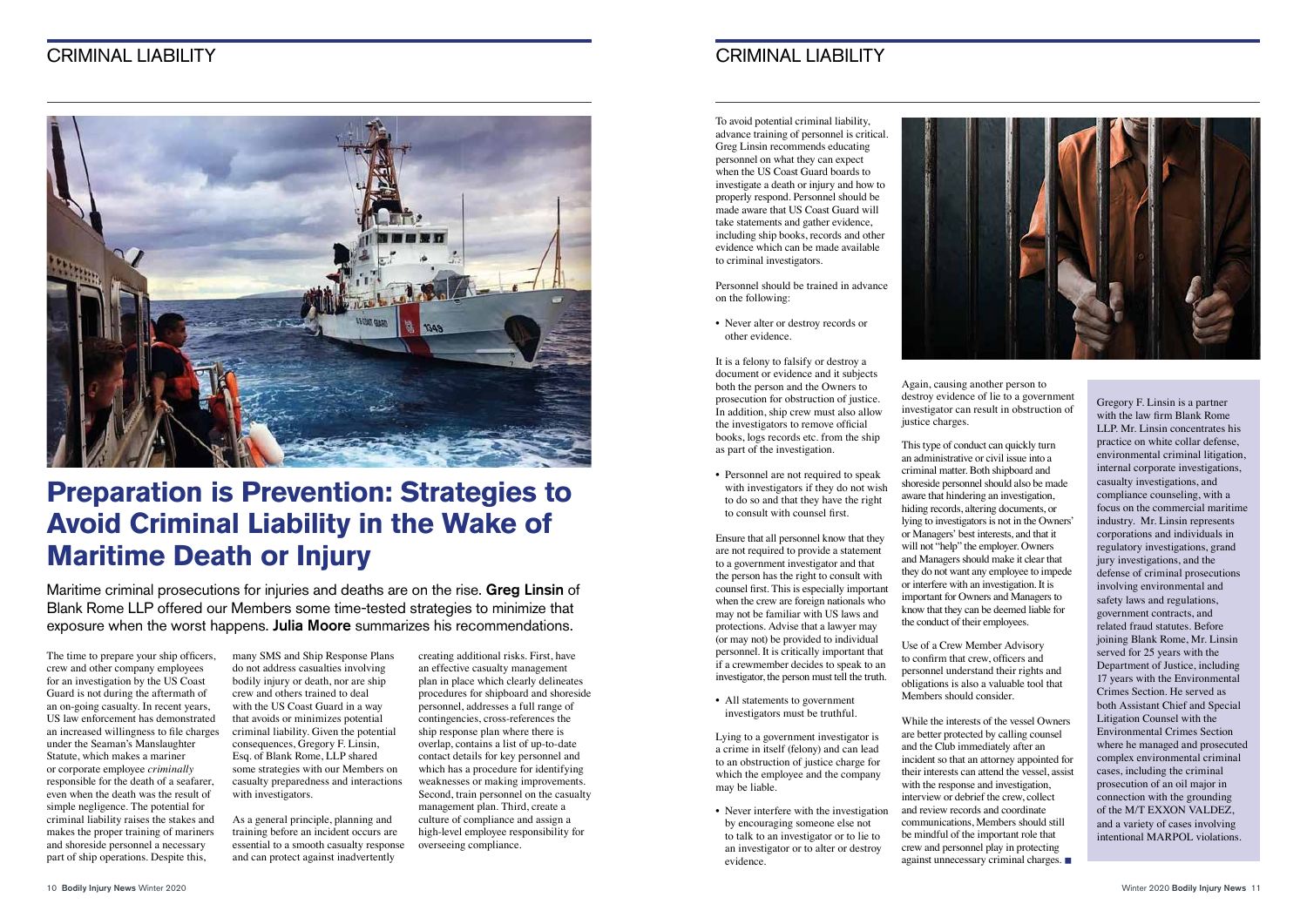## CRIMINAL LIABILITY CRIMINAL LIABILITY

iii. If English is not your first language, you have the right to request a translator

before you answer any questions or are interviewed.

**Remember: if you decide to answer questions, you must tell the truth.**  6. If you or other crewmembers have any questions about how to respond to questions or about

may remove documents or other things from the vessel, If this happens, be sure to request an inventory of what is taken. You should never use force or attempt to physically prevent law enforcement from taking documents or other items from the vessel or from searching the

I sign my name below in agreement that I fully understand and agree with the above paragraphs  $1 - 10$ , which have been read and explained to me and, if necessary, translated.

- the implications of your answers, you should request an opportunity to consult with an attorney.
- 7. During an investigation, the United States Coast Guard or other law enforcement officers vessel.
- 8. Under no circumstances should you tamper with, hide or destroy any vessel records, documents or evidence aboard the vessel.
- 9. Normally, in order to remove any personal belongings of a crewmember, the law enforcement officers are required to obtain a search warrant. You have the right to consult with counsel if the United States Coast Guard or any other law enforcement agency attempts to remove your personal belongings.
- 10. It is the strict policy of both the vessel owner and manager to cooperate to the extent reasonably possible with Port State Control Inspections, including those conducted by the United States Coast Guard. While no crewmember is required to give a statement or agree to an interview by representatives of the United States Coast Guard or another law enforcement agency, that if you decide to speak with the United States Coast Guard or some other law enforcement agency, you must tell the truth at all times. If you fail to tell the truth:
	- i. You will be deemed to be acting without authority and outside the bounds of your employment contract;
	- and not the company; and
	-

ii. You acknowledge that any such untruth would be intended to benefit only you

iii. Your employment with the company will be immediately terminated.

Crewmember:

Attorney:

Witness:

This Crewmember Advisory or Checklist can be used by a Member's attorney or risk manager when advising crewmembers of their rights during a criminal investigation. The checklist should be followed exactly and should be translated word for word if necessary. The crew/officers should be asked to sign and date a copy acknowledging receipt.

| <b>CREWMEMBER ADVISORY</b> |                                                                                                 |  |  |  |
|----------------------------|-------------------------------------------------------------------------------------------------|--|--|--|
| Vessel:                    |                                                                                                 |  |  |  |
| Date:                      |                                                                                                 |  |  |  |
| Port:                      |                                                                                                 |  |  |  |
|                            |                                                                                                 |  |  |  |
| 1.                         | At any time, representatives from the United States Coast Guard, or some other law              |  |  |  |
|                            | enforcement agency, may come on board your vessel and attempt to question you about an          |  |  |  |
|                            | investigation they are conducting.                                                              |  |  |  |
| 2.                         | If you are approached by a government representative on board your vessel who wants to ask      |  |  |  |
|                            | you questions or conduct an interview, you have the right to request proper identification from |  |  |  |
|                            | that person. You should record the name of the person who approaches you.                       |  |  |  |
| 3.                         | It is important for you to understand that if you have any concerns about the questions you are |  |  |  |
|                            | being asked by the United States Coast Guard representative, or some other law enforcement      |  |  |  |
|                            | agency, or questions about the interview process, you have the right under the laws of the      |  |  |  |
|                            | United States and perhaps under the Flag State to remain silent and to explain that you want to |  |  |  |

consult with a lawyer.

Such a lawyer will likely be appointed by the company. It is your decision to request the assistance of a lawyer.

- 4. Such a lawyer will protect your individual rights and give you guidance on whether to answer questions or agree to be interviewed by the United States Coast Guard or some other law enforcement agency. You also have the right to have your lawyer present during any questioning or interview process.
- 5. If you agree to answer questions or participate in the interview process, the following is important to remember:
	- i. It is a serious and separate crime to lie to the United States Coast Guard or other law enforcement officer. **Accordingly, make sure that if you do say something, it is the truth**;
	- ii. Answer directly and honestly. Do not guess about thinks you do not know; and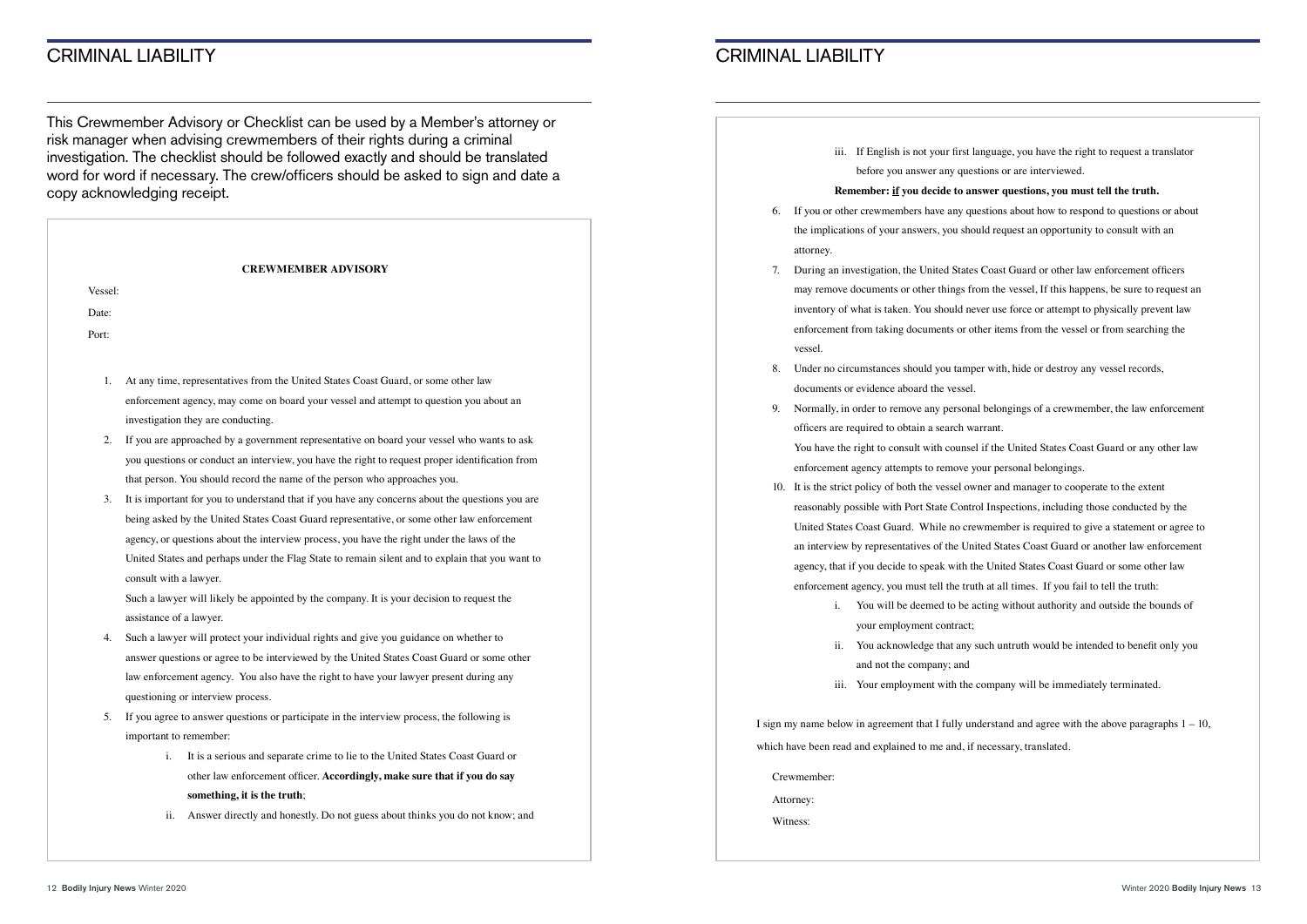pay maintenance and cure. The *Exxon v. Baker* decision, which arose from the infamous 1989 Exxon Valdez oil spill, confirmed that punitive damages were available under maritime law but had to be award in a 1:1 ratio with compensatory damages. That ratio soon became a thing of the past with present day punitive damage awards far exceeding actual damages. For example, in 2012 a Washington State court permitted an award of \$1.3 million in punitive damages on top of \$37,420 in compensatory damages. *See Clausen v. Icicle Seafoods, Inc.*, 174 Wn. 2d (2012).

#### **The Decision**

The only issue presented in *Batterton* was to settle a conflict among the Circuits as to whether punitive damages are available for a Jones Act seaman when a ship owner breaches the strict liability warranty of seaworthiness of the ship and its appurtenances. The Circuit split was between a 2014 Fifth Circuit *en banc* decision, *McBride v. Estis Well Serv.*, LLC, 768 F.3d 382 (5th Cir. 2014), which held that punitive damages were not an available remedy and the Ninth Circuit's 2018 *Batterton* decision, which held that they were. The Supreme Court ultimately sided with the Fifth Circuit and held that punitive damages are not an available remedy in a Jones Act unseaworthiness action. In the written opinion, the Supreme Court paid tribute to the age-old adage that seamen are entitled to a special solicitude. Nevertheless,

some predictability for businesses in the maritime industry, the fate of several other maritime-related causes of action may still be up for debate. The decision seems to confirm that punitive damages may be available in failure to pay maintenance and cure claims, and pollution claims but are not available in Jones Act negligence claims, seaman's personal injury claims against third parties, and claims brought pursuant to a maritime contract. However, uncertainty still remains with respect to claims brought by longshoremen pursuant to the Longshore and Harbor Workers' Act and passenger injury claims. While we still do not have clarity on several types of maritime claims, one thing remains certain- the U.S. Supreme Court again confirmed the need for uniformity in maritime law and confirmed that there must be historical precedent of allowing such a remedy. Where the courts go from here, only time will tell! $\blacksquare$ 

the Court noted that this "doctrine has never been a commandment that the maritime law must favor seamen whenever possible." Rather, recognizing sailors as wards of admiralty "has only a small role to play in contemporary maritime law. It is not sufficient to overcome the weight of authority indicating that punitive damages are unavailable."

We invited **Markus Oberg** of LeGros, Buchanan & Paul to talk to the attendees of October's Bodily Injury Seminar about the recent US Supreme Court decision on punitive damages, Dutra Group v. Batterton, 139 S. Ct. 2275 (2019), and where that decision has left our Members on their journeys through US waters. Jennifer Porter reports on the current status of U.S. law.

With that in mind, the Court distinguished between the availability of punitive damages in willful failure to pay maintenance and cure claims and unseaworthiness claims because there is an abundance of decisions (including *Atlantic Sounding*) holding that punitive damages are an available remedy with respect to maintenance and cure. In light of the lack of historical evidence of punitive damage awards in unseaworthiness claims, the Court held fast to its reasoning in *Miles* and found that neither legislative intent nor jurisprudential policy required a departure from historical precedent. The opinion concluded that allowing punitive damages in unseaworthiness claims would "create bizarre disparities in the law […], place American shippers at a significant competitive disadvantage, [and] would discourage foreign-owned ships from employing American seamen." In doing so, the Court ended a decade of uncertainty.

So where does this leave us? While the decision resolved a split between the Circuits and provided



## **Current Status of Punitive Damages in the US**

Markus is intimately familiar with this case as he briefed and argued the matter in the lower courts, assisted in selecting appellate counsel and guided them through the history of exemplary damages in maritime law.

As most of the maritime community is aware, on June 24, 2019, the Supreme Court held in a 6-3 opinion that a Jones Act seaman could not recover punitive damages for the unseaworthiness of a ship. The decision was much anticipated as awards for punitive damages are more frequent and often higher in the U.S. than anywhere else in the world. Prior to *Batterton*, the type of actions for which maritime employers could be potentially subject to punitive damages was uncertain. While plaintiffs' attorneys were adding demands for punitive damages to their complaints almost as a matter of course, several states such as California continue to legally prohibit insurance for exemplary damages based on public policy grounds. Many international and domestic insurance policies follow suit, specifically excluding cover for punitive damages. Thus, maritime businesses often found themselves in treacherous and unprotected waters. We asked Markus to look into how we got to the *Batterton* decision, what it means and where we go from here.

### **The Road to Batterton**

The threat of exemplary damages in U.S. maritime law has a long and complex history. Some argue that the modern Anglo-American doctrine of punitive damages dates back to and were available to seafarers from

at least 1763. However, in 1990 the Supreme Court held that punitive damages were not available in general maritime law wrongful death claims. *See Miles v. Apex Marine Corp*., 498 U.S. 19 (1990). This provided the industry a temporary reprieve as it became largely accepted that punitive damages were not an available remedy under maritime law. This all changed twenty years later with the Supreme

Court decisions of *Exxon Shipping Co. v. Baker*, 554 U.S. 471, in 2008 and *Atlantic Sounding Co. v. Townsend*, 544 U.S. 404, in 2009. These two decisions loosened the moorings on punitive damages allowing them to drift back into shallow waters. In *Atlantic Sounding*, the Court found that punitive damages were available to a Jones Act seaman whose employer arbitrarily and capriciously failed to



Markus is a Seattle-based maritime lawyer who defends claims involving the Jones Act, occupational disease, passenger injuries, cargo loss, contamination, as well as subrogation, liens and vessel arrest actions, and environmental claims, including property clean-up and remediation, and spill response. He also serves as general counsel for the Washington State Maritime Cooperative; and is admitted to practice in the state and federal courts of Washington, Alaska, and Oregon, including the U.S. Court of Appeals for the Ninth Circuit. Markus grew up in Sweden, was pre-med at the University of California, Irvine, and then spent 10 years in the insurance industry—underwriting and managing marine claims throughout the U.S. He studied law at night and received his J.D. from Seattle University School of Law in 2003.